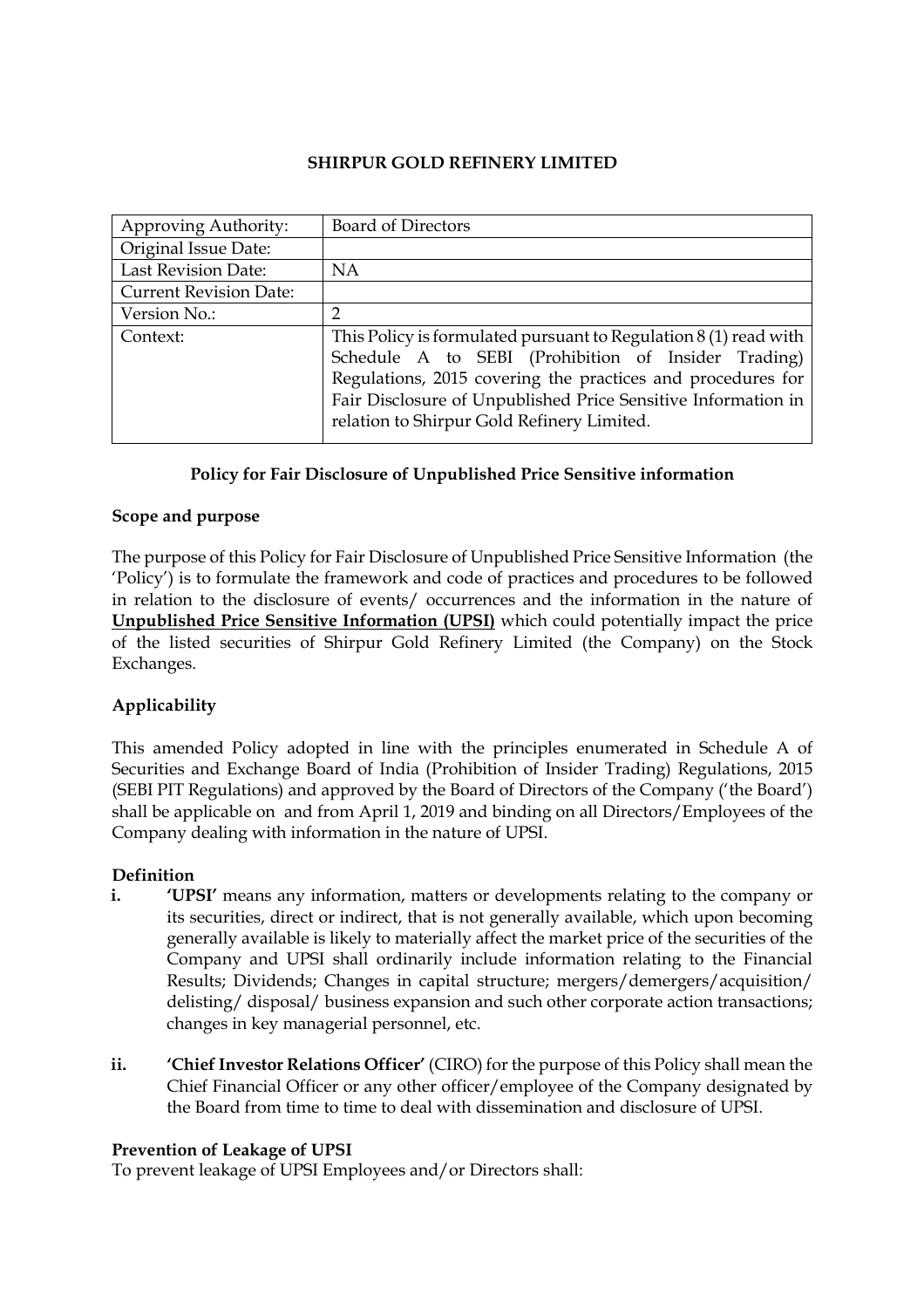(i) Not discuss UPSI in public places where such UPSI may be overheard, or participate in, host or link to any internet chat rooms, online social networking sites, newsgroups, discussions or bulletin boards which discuss matters pertaining to Company's activities or its securities;

(ii) Not carry, read or discard UPSI in an exposed manner in public places;

(iii) Not discuss or share UPSI with any other persons, except as required in furtherance of legitimate purposes or performance of duties or legal obligations;

(iv) Advise, at the commencement of any meeting where UPSI is likely to be discussed or shared, the other attendees of such meeting, that they must not divulge the UPSI;

(v) Ensure that the sharing of UPSI, wherever required is done by way of Company's email system on a secured file-sharing platform within the Company's internal network. The passwords of protected files may be sent via a separate official email or SMS to safeguard the confidentiality of information; and

(vi) Ensure that subsequent queries/clarifications be responded to only by way of official email, meetings, over the phone (including SMS) but shall be addressed only to concerned persons. Communication which entails UPSI shall not be shared via WhatsApp or other social networking applications.

## Sharing of UPSI for Legitimate Purpose(s)

Any UPSI can be shared by the Employees and Directors of the Company only on a 'need-toknow basis' and for furtherance of legitimate purpose, or performance of duties or legal obligations and any such sharing of UPSI shall be construed in accordance with the following principles:

- a. Sharing of UPSI in the ordinary course of business by any employee, insider or any authorised person with existing or proposed partners, lenders, customers, suppliers etc
- b. Sharing of relevant UPSI with consultants, advisors, intermediaries, merchant bankers, auditors and other parties engaged in relation to the subject matter of any proposed deal/ assignment in relation to UPSI;
- c. Sharing of relevant UPSI where such sharing is mandatory for performance of duties or discharge of legal obligations and such mandate/obligation is recorded by the provider of such UPSI and informed to the Company Secretary of the Company.

Explanation: The term 'need-to-know basis' shall mean that UPSI should only be disclosed to/procured by such persons who need to share/need access to the UPSI in furtherance of legitimate purposes or performance of duties or legal obligations and whose possession of such UPSI will not give rise to a conflict of interest or amount to the misuse of such UPSI.

Any person in receipt of UPSI pursuant to a legitimate purpose shall be considered an "insider" for the purposes of the Policy. Once it is determined that an Employee/Director is sharing UPSI in furtherance of legitimate purposes, such Employee/Director shall also ensure